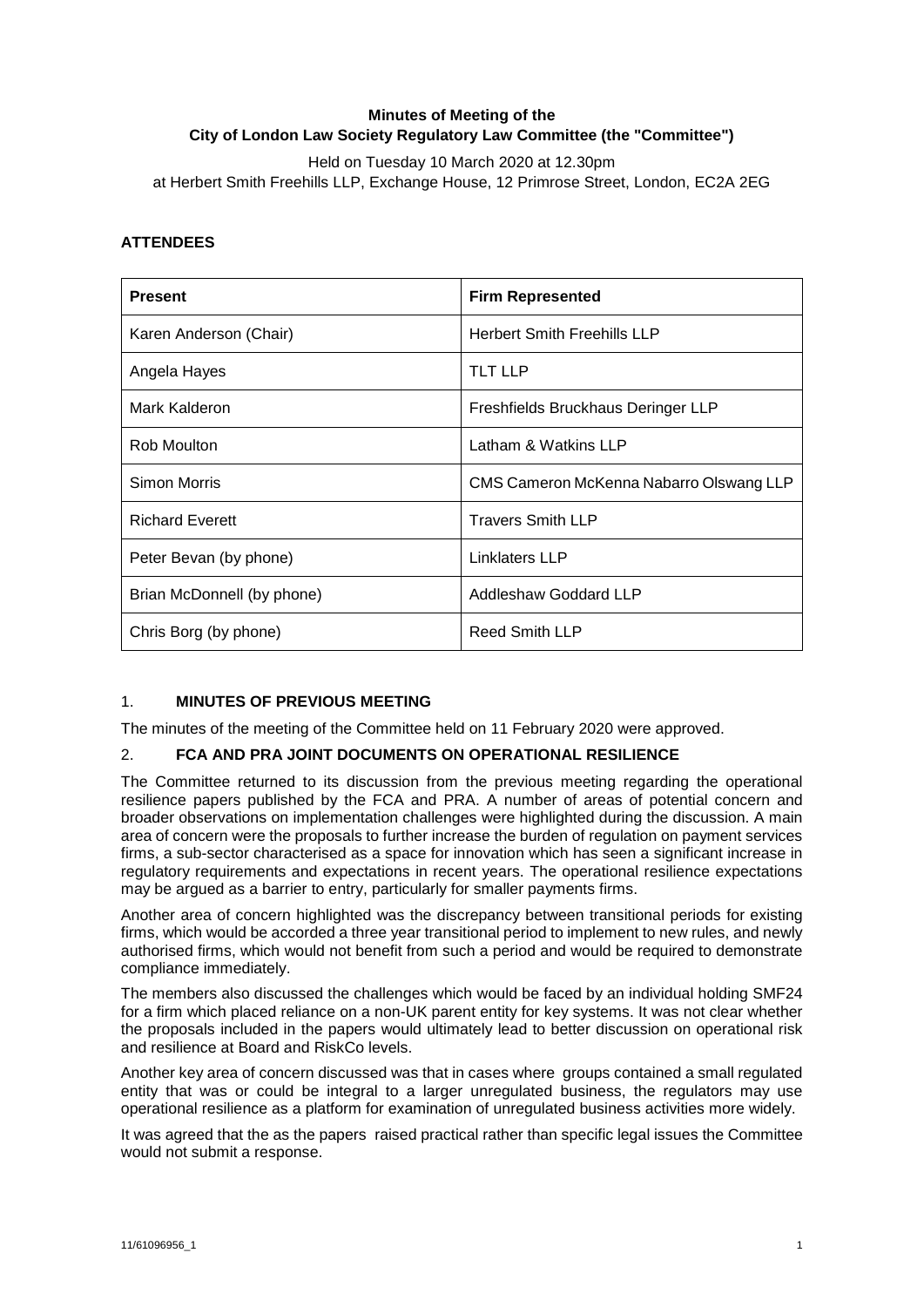#### 3. **ESMA CONSULTATION PAPER ON TRANSPARENCY REGIME FOR EQUITY AND EQUITY-LIKE INSTRUMENTS AND CONSULTATION ON MIFIR REPORT ON SYSTEMATIC INTERNALISERS IN NON-EQUITY INSTRUMENTS**

The members who had considered the papers in advance of meeting briefly discussed the two papers. It was noted that there was little content in the papers which was appropriate for the Committee to comment on.

It was agreed that the Committee would not comment on the papers at this stage, but would consider commenting in future once the proposals are further developed.

#### 4. **BOE DISCUSSION PAPER ON TRANSFORMING DATA COLLECTION FROM THE UK FINANCIAL SECTOR**

The Committee discussed the proposals in the discussion paper, noting that the Bank seemed to be moving to a 'pull' method of data collection rather than 'push'. It was suggested that the FCA may wish to follow the Bank's lead on this topic.

The members discussed a number of challenges with the proposals including how the data collection process would be managed, whether any consent issues would arise and whether clients would have concerns over regulator access rights. Other challenges discussed included what limits there might be on the regulator's access rights, how SMF oversight would operate and what the potential increased security risks to the Bank would be.

A particular concern discussed was the interplay between the proposed pull method of data collection and a firm's obligation to proactively notify its regulators of anything they ought to be aware of under Principle 11 and SUP 15.

It was agreed that two members would consider the proposals in more detail, and the Chair would contact Chairs of other CLLS Committees to find out whether they were intending to respond to the paper.

### 5. **HMT/DCMS CONSULTATION ON EXPANDING DORMANT ASSETS SCHEME**

The Committee discussed the proposals in the consultation paper, noting that the main focus was on how liability was dealt with on insolvency of firms, and the complexities of legal ownership.

It was agreed that a member would consider whether there were any substantive legal questions raised in the paper which the Committee may which to respond to.

### 6. **FINANCIAL SERVICES (DUTY OF CARE) BILL**

The Committee briefly discussed the private member's Bill. It was agree that the Committee would not take any action at present, but would monitor its progress.

### 7. **FCA QUARTERLY CONSULTATION PAPER**

The Chair highlighted some of the key points from the consultation paper to the Committee.

The paper proposed minor amendments to DEPP and EG in the FCA Handbook to implement the Money Laundering and Terrorist Financing (Amendment) Regulations 2019 (**MLRs**), together with consequential changes to the Financial Crime Guide to reflect provisions in the MLRs.

Other proposals included adding the Institute of Financial Accountants to the list of bodies whose members can provide a statement of high net worth to individuals, clarifying notification procedures making changes to the new Directory persons report; and amending MiFID II rules relating to the tick size regime (as part of the implementation of the forthcoming IFD).

It was agreed that the Committee would not respond to the consultation paper as the subject matter was best suited to other industry bodies.

## 8. **AOB**

#### $8.1$ **CLLS membership**

The Chair had received an expression of interest from two applicants to join the Committee and had circulated a CV from one of the applicants.

It was agreed that an advertisement would be placed on the CLLS website opening invitations to new members, then the members would formally consider the applications.